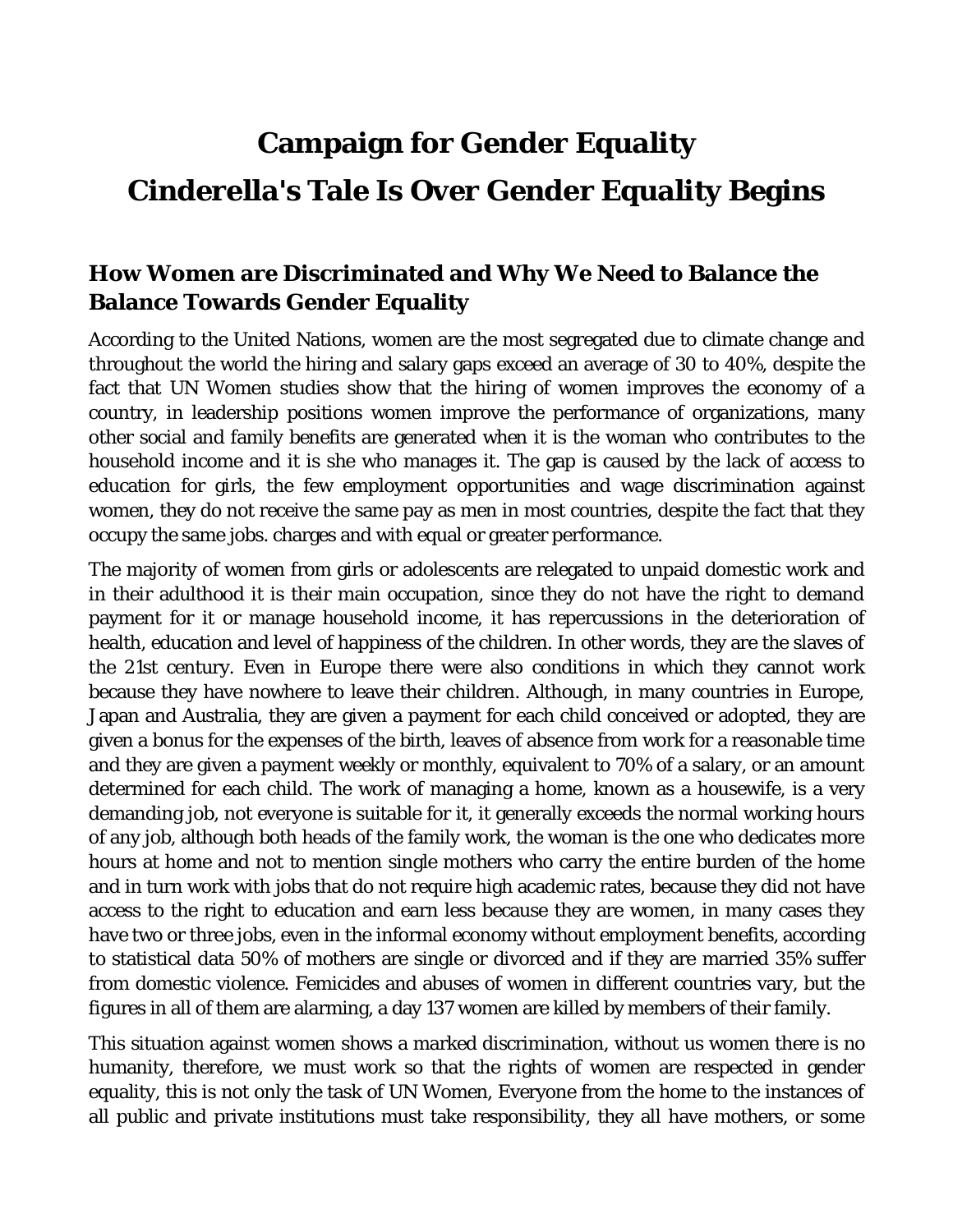woman in their family bond, the common citizen must begin to respect their rights, for this the schools must educate human rights without discrimination with gender equality, in most democratic countries primary and secondary education is guaranteed to all infants regardless of their gender, as well as religions, should begin to guide in this regard, some have somehow distorted the treatment of women towards the oppression of their rights, when in reality their messiahs have advocated rather for the rights of women, as is the case of the Muslim religion, his messiah, in his time he created a lot of controversy for defending the rights of women because in the region the mistreatment of women was used in an overwhelming way in which all their rights were denied, his messiah made the right to inheritance was recognized for women among others, which created a great stir; for this reason, it is inconceivable that Muslim nations are where there is greater gender inequality. Just as it is unacceptable that in other nations as developed as the United States, which proclaims itself a human rights defender, denigrates and discriminates against women with unequal working conditions and that, in most Latin American nations, where they are victimized by being Oppressed by the world, they oppress women so much that we have high rates of unpunished femicides. So, it is not a matter of religion or culture of the regions, it is a matter of the bad habit of oppression, so that bad habit we will defeat is with equal rights beginning to balance the equility gender balance.



## **How to Balance the Balance Towards Gender Equity?**

At least, emphasis should be placed on guaranteeing women's access to the following human rights:

**- Right to Education:** the right to education without distinction of gender must be guaranteed in all countries of the world, including in education respect for human and environmental rights without any discrimination, whether based on race, creed, gender, nationality or sexual orientation, as established by the Universal Declaration of Human Rights, encouraging respect for our differences, the appreciation of our similarities and the recognition of our identity, that we are all human beings and that we have the same inalienable rights. In democratic nations, civil society can pressure the leaders who must be at the service of the citizenry, to approve and guarantee it, continental organizations such as the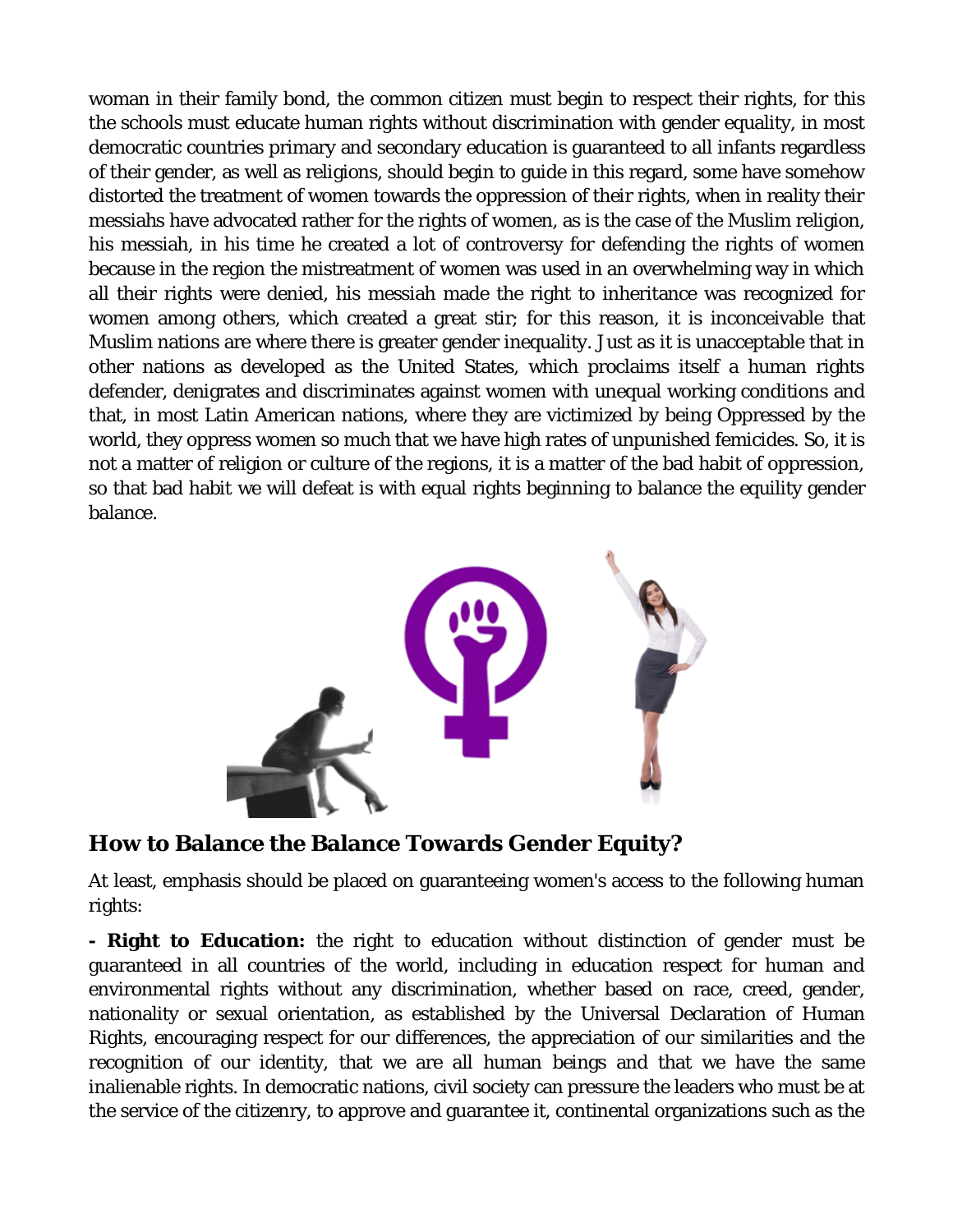Organization of American States (OAS) and the European Union (EU) can demand it from its member countries and the UN through the proposal of the NGO Arca Tierra of a point system called "Gradient Scale between Survival and Succumbing of Humanity" can boost their respect, since it will add or subtract points from the nations and will determine its position in the world ranking which will give or take away privileges in the UN, as well as provide financing for the provision of schools and didactic materials for the education of human and environmental rights, highlighting that they must be respected with gender equality, give workshops to the communities and neighborhood associations in this regard.

Likewise, countries must guarantee education to women who were segregated in the past and who today lack training in their adulthood to seek employment or carry out entrepreneurship, they must be offered training in different economic activities, both in administrative areas as operational, offer advice and financing to carry out undertakings. Many democratic countries do it today, such as Chile, where the Ministry of Women and Gender Equality exists, among many of its tasks they are dedicated to supporting the economic autonomy of women, through training for perform certain tasks and for the creation of entreprises, for this the women receive financing and advice.

**- Right to Work:** every woman must have the right to work and be able to choose whether to dedicate herself to domestic work in her home as a housewife or to have another job, in both cases, the woman must receive salary remuneration with gender equality. In public and private hiring of personnel, labor standards are established to be respected, in which clauses of hiring with gender equality must be included, this can be promoted with labor laws and through financing mechanisms that require gender equality in the workplace. personal, that is, offer greater benefits to the business sector that respects gender equality and apply taxes in case of violation. By gender equality in the workplace we mean equal wages and equal opportunities to hold positions at all hierarchical levels of the organization, since many companies would choose to hire women only to do cleaning or receptionist and secretaries, which are decent jobs, but a woman deserves equal opportunities at all hierarchical levels, in fact, according to UN Women we have shown that we are more efficient than men and yet we are relegated, due to the bad habit of oppression towards women, so including women in management positions would increase the level of competition, since men would push themselves to the maximum to reach the level of meritocracy of women. Likewise, places should be considered for the care of the children of the employees of the public and private sector, for the hours they are not in their schools and for the care of babies and infants who are not old enough to go to school, this is not a concession to women, because children are not only the children of their mothers, they are a shared responsibility among their representatives. Companies and institutions can consider having these premises in their establishments, or pay to be received in other establishments close to the workplace, suitable for this activity, large companies could afford this without problem, however, medium and small companies They would find it difficult to pay for this, so the State should provide support to SMEs so that they can comply with this requirement, with funds obtained from taxes applied to the private sector.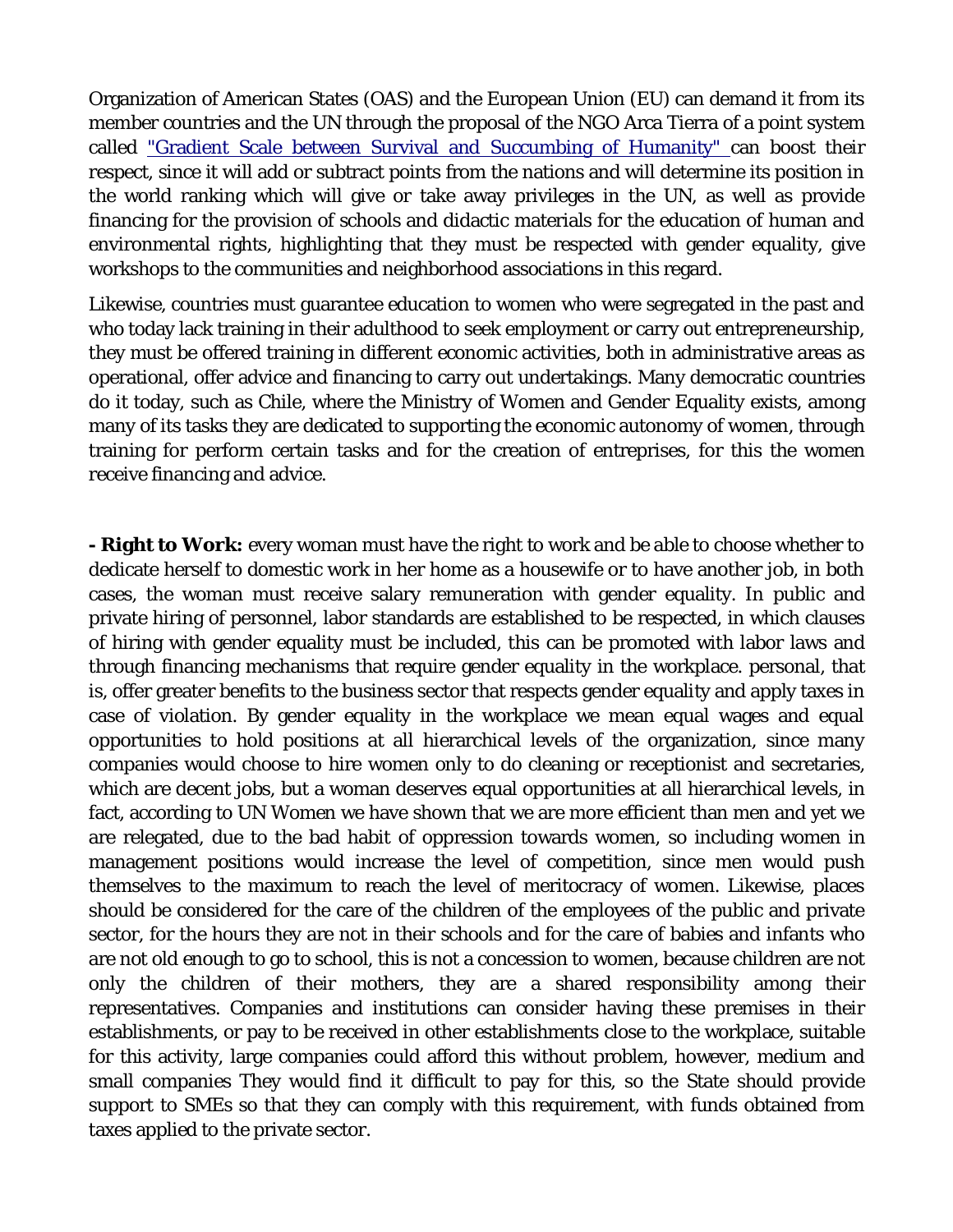With regard to the payment of housework, housework can be carried out by all members of the family, in the case of households with children under 10 years of age, this responsibility falls on both representatives, it is in citizenship education and in the woman demand that both take responsibility, the laws must allow women to establish demands so that her rights are respected in the home with equity, that is, to respect mutual cooperation for the raising of children and the realization of the domestic activities. The woman with greater opportunities for education, to create her company or to be hired in a job with gender equality, with the aforementioned measures, may choose to decide whether to dedicate herself full time to raising her children, a very important task for society, or to create your business or to access a job, in the event that you decide to be a housewife or are in the education stage or still waiting for a job and while doing it you decide to dedicate yourself to housework and raise your children, you must receive a salary for this, if you have children under 18 years of age in your home, you would receive a salary not less than the minimum salary and this could be increased according to the number of children in your care, whether their own or adopted, contributed by the state, since the state would save on paying for childcare centers, while the other representative works, although this would also apply for the benefit of single mothers. Likewise, they would be guaranteed all labor rights, they would enter the pension and health insurance systems, because in some cases we see elderly women who dedicated a lifetime to raising their children and ended up in poverty or in homes for children. public care. The workday of a housewife will be equal to that of a normal job, we will delete the housewife from the slavery list, the other representative when arriving home from work, he will not wait for his wife to serve him, a woman would be able to decide whether she want to serve the man or not, because once her working day is complete, both will have the duty of taking care of housework, serving the table, washing dishes, taking out the garbage…. If they wish, they can involve children in the household duties without distinction of gender to carry out these tasks. I write this in such detail, because I have seen in many homes in Latin America this scene, in which the woman runs out to serve her husband when he comes home from work before he shouts at her and even in the boys it is instilled that girls should serve the men, even the mothers, while the boys watch television, the girls are put to do chores, to pick up the toys that the boys left lying around, attention, the Cinderella story is over, the END of cinderella has arrived . Respect for the rights of women, education and labor rights would put an end to it, but citizen education about respect for human rights without discrimination with gender equality, the right that guarantees women to sue for failure to comply with the household chores to their spouse, the economic autonomy of the woman and of course the justice in the face of femicides and intrafamily violence, would grant women their full right to gender equality at home and in society.

Another thing that is worth clarifying, because when it comes to a woman's right, it must be emphasized that we are human and that we have the same rights as men, men have the right to unemployment insurance, which is an economic protection in case of unemployment, to which all workers governed by the Labor Code are entitled, the woman if she is looking for a job outside the home, complying with the requirements of course she would also be entitled to unemployment insurance, if not she is receiving a salary for raising their children.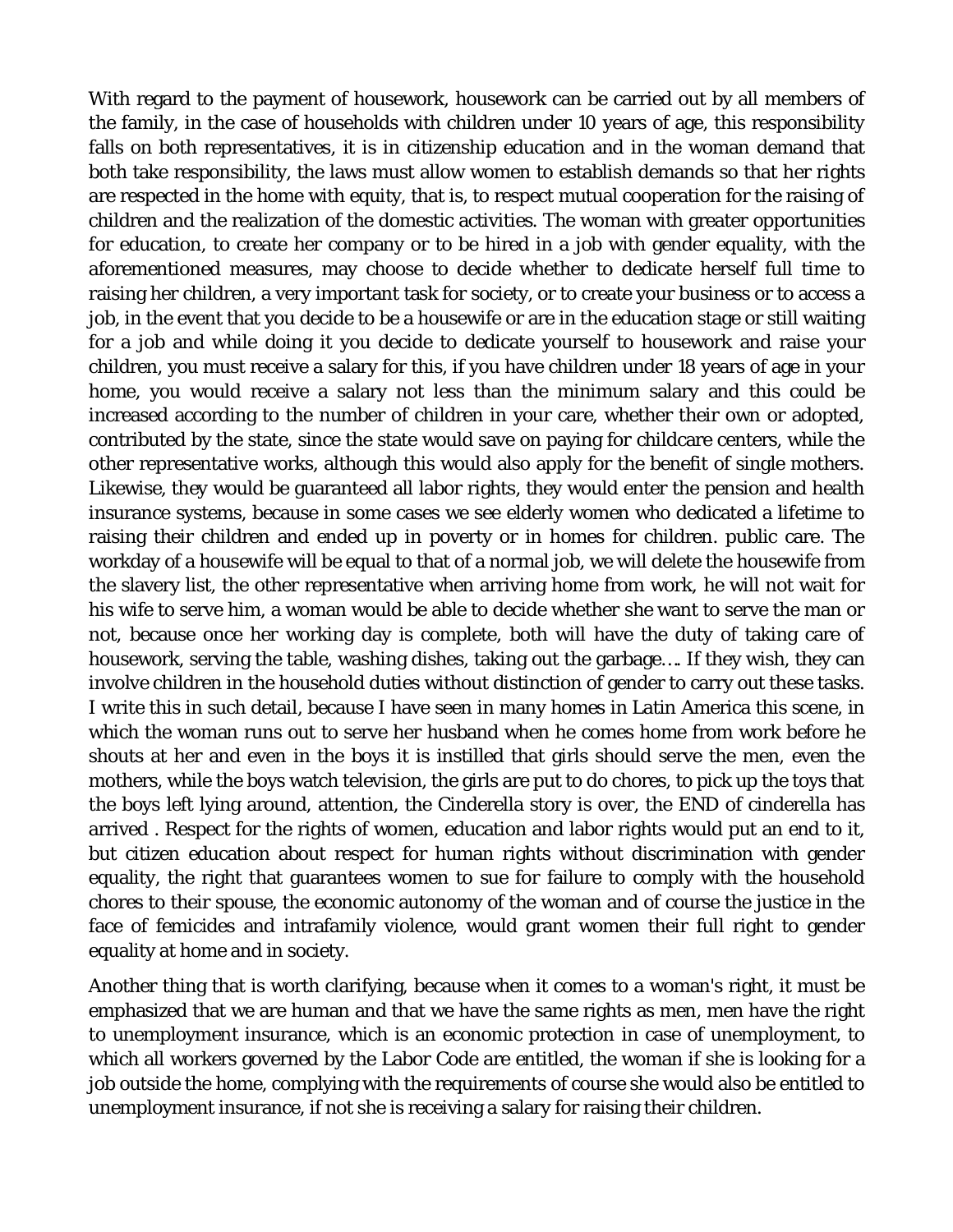If in a family, due to her high economic level, the woman decides to dedicate herself to raising her children and due to her economic level she cannot access the salary program for housewives, she may choose to have the law support her so that her spouse who works, pays him a salary for a working day equal to those he works, in the same way, outside those hours, both will have the obligation to share the housework. The salary that she will receive will be in proportion to the salary of her spouse and both will have the obligation to share the expenses of the home and of raising their children.

In developed countries, it will be easier for them to give tax contributions for the salaries of housewives, in developing countries they will be able to use taxes applied to companies that violate gender equality.

Respecting these rights of women does not violate a belief or a culture, because let us clarify once and for all that discrimination is a crime and discrimination should not be respected as a belief or as a cultural value, it is simply a violation of rights. Humans. If we talk about culture, in an ethnic group, where roles are distributed according to gender, women must have the right to choose if she want to assume the assigned role and the state must ensure equal opportunities in education and work so that women can choose. For example, in the wayuu culture and in some other ethnic groups in the world, in addition to the duties of the home without remuneration, it is designated the duty to fetch water from miles away due to desertification and the consequences of global warming, if the woman wants to continue with the role as a housewife it is her right to choose, in fact, in a home, both the man and the woman may decide whether to dedicate themselves to raising their children or to go to work outside the home, Continuing with the example, if the Wayuu woman wants to continue with the role of administrator of the home and the upbringing of her children, she will have the right to receive a salary like the one mentioned above or if she wishes to dedicate herself to fetching water, to be trained and to work as administrator or operator of a desalination plant in the Guajira region, or you are given the opportunity to start a water treatment plant through the different technologies available today, The NGO Arca Tierra has proposed a program to solve the water shortage in the La Guajira region, which includes training and contracting for its execution, hiring more women, in order to balance the gender equity balance.

With these solutions to equalize women's access opportunities to education and work rights, a large part of the problem of gender equality and domestic violence would be solved, because the woman would have economic autonomy to decide to divorce an abuser, she would not be afraid to report domestic violence so that the accused receives justice, however, there remains an unanswered fear, and that is that many women do not report abuse and violence or do not divorce, it is because of fear of losing their children, not have a safe place to live, since by losing the second income of the home she could not cover the expenses of a rent, much less buy a home.

**- Right to Housing for Single Mothers:** There are foundations that offer temporary homes to single mothers, especially those who are victims of violence, of course, the lists to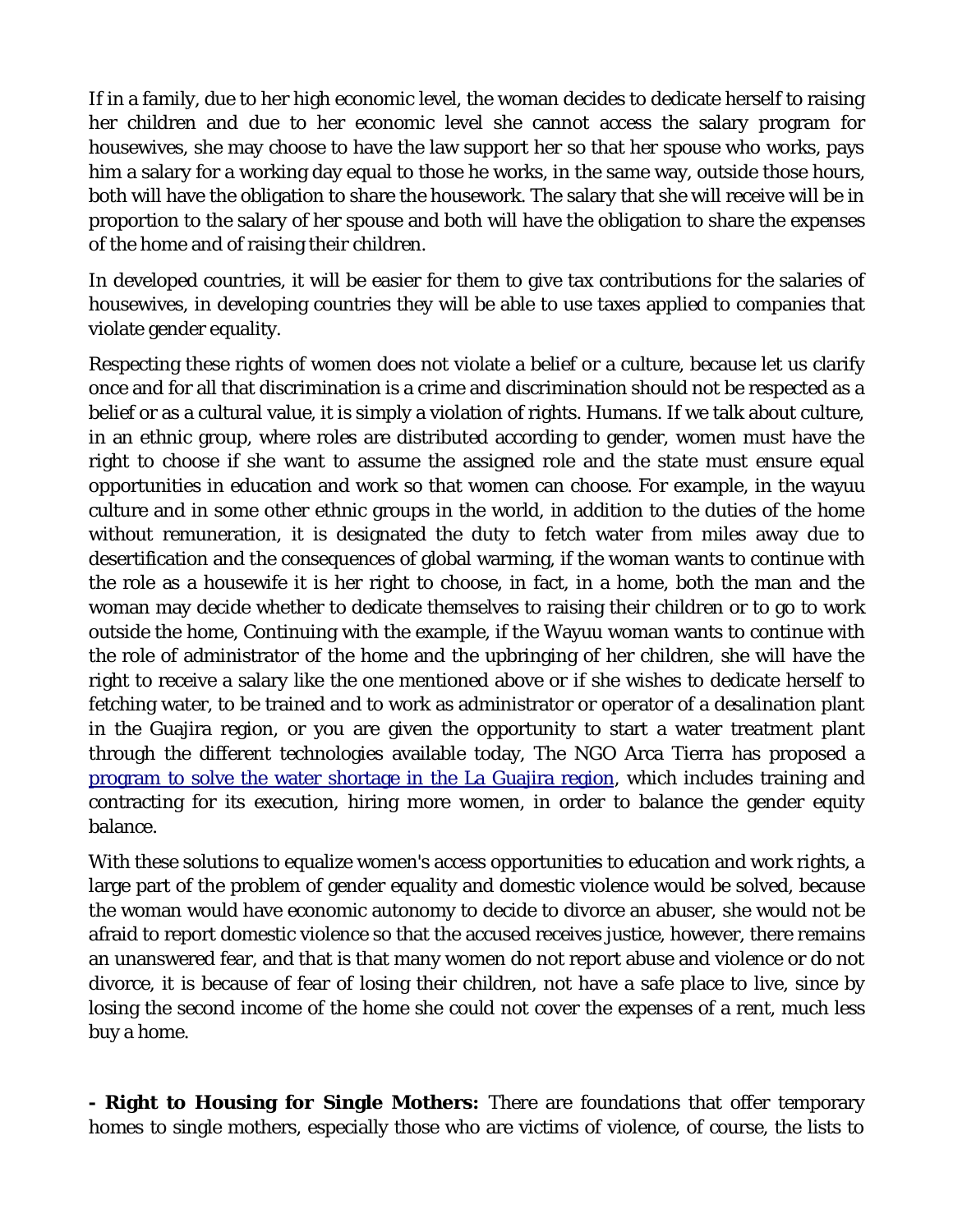access these homes are crowded, they would have to wait months or years to access a home, if she has not been murdered yet, she will be able to access the temporary home.

This must be resolved, if a country is against violence against women and against femicides, or for the simple fact of respecting human rights as it is democratic, it should consider the provision of homes with accessible rents for single mothers near your workplace, to reduce CO2 emissions, as many states have given rent subsidies for the COVID19 emergency, I believe that the emergency of Feminicides and Violence against Women is as serious as a pandemic, because yes, it is worth clarifying that women have the human right to life, they should access these subsidies single mothers who have suffered violence intrafamily or by the simple fact of being a single mother. Because, if the woman cannot provide a home for her child through a minimum salary, it is a sign that further progress is required towards sustainable development, as such progress is achieved, they should be able to access a subsidy plan leasing and a financing plan through soft loans or grants if possible to acquire a sustainable home that generates renewable energy and has rainwater collection systems and wastewater treatment for domestic use, thus a single income can be used to support her family. The NGO Arca Tierra carried out in detail a Program for Sustainable Development of the La Florida Commune of Santiago de Chile, which improves the purchasing power and living standards of citizens. The single mother can send her child to university by enrolling him in scholarship programs, or a joint fund for University Education for Children of Single Mothers can be created, in which single mothers invest with small monthly payments for several years, at minus 10, so that their children can also access the right to a university education.

In this way, gender equity would be achieved, guaranteeing the rights to education, work, housing and family well-being, that is, providing the opportunity to access these fundamental rights with economic autonomy.

The rights so that they can be enjoyed, must also be considered as duties, if I have the right to education, I have the duty to study, to obtain the best academic performance and to learn daily for the benefit of myself and the family, to obtain better opportunities for employment and to educate children with ethical values that will make for a better tomorrow, if I have the right to work, I must comply with schedules and be competent to climb hierarchical levels that represent higher levels of responsibility and therefore greater economic benefits, if I have Right to housing, I have the duty to keep the house in good condition and make it a home, if I have the right to family and children, I have the duty to take care of them, in addition to giving them a roof, love and opportunity that they increasingly live in better conditions, that they enjoy rights and duties. The vast majority of women know these rules and that is why today we have humanity, now women with the opportunity to exercise human rights with equity, imagine what humanity will be like from now on.